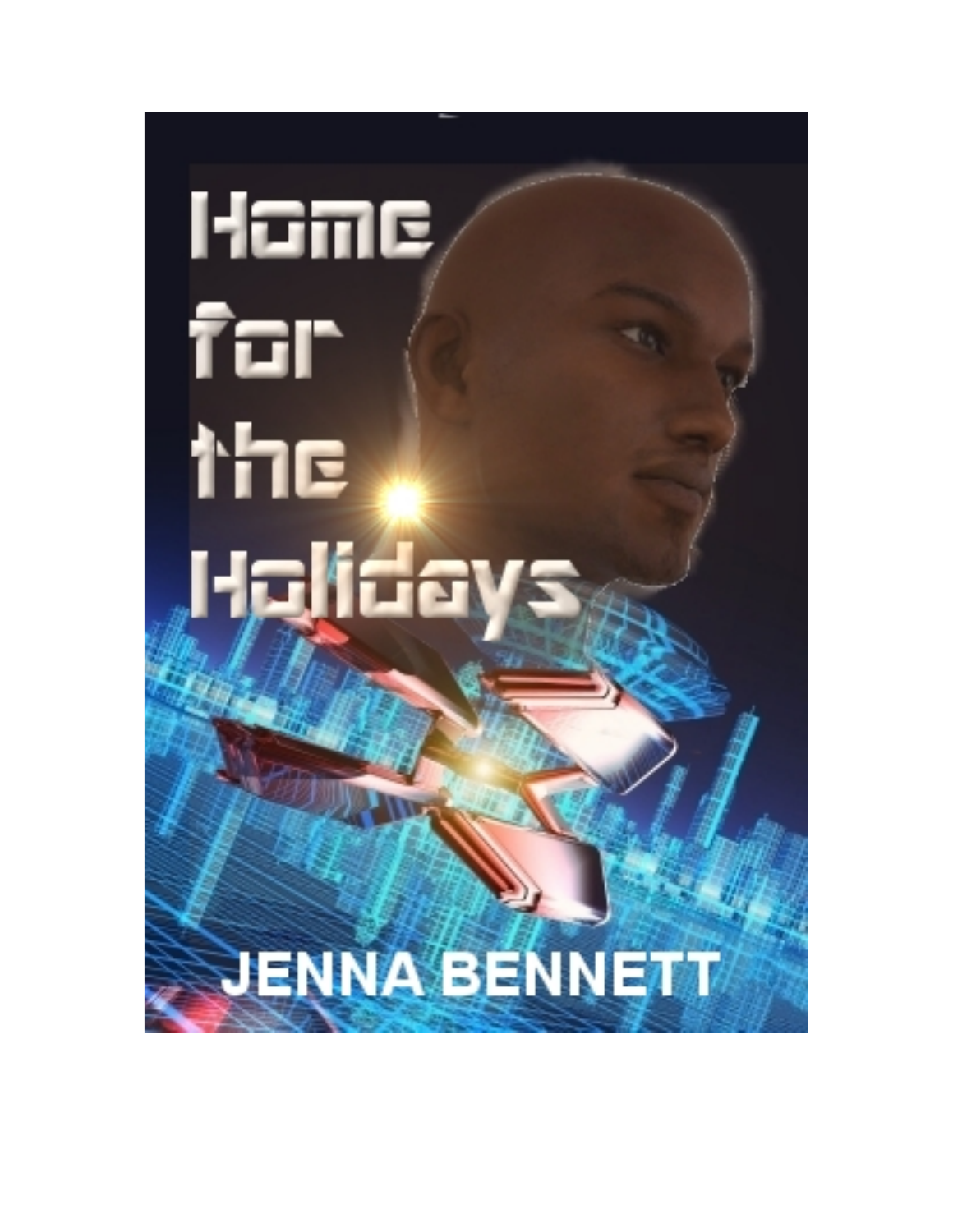*Home for the Holidays*

It was a nightmare, worse than any combat situation he'd ever found himself involved in.

His very own version of hell on Earth.

And he wasn't even on Earth.

Sweat trickled down his back inside the shirt and jacket, and his hand twitched toward the laser pistol strapped to this hip, and twitched away again. Much as he wanted to, he couldn't justify blasting his way through this crowd.

It was the biggest shopping day of the year, and the Sky Mall was filled to bursting. All fourteen levels, stuffed full of women and children. Squealing children, crying children, whining children; their shrill screams and maniacal laughter assaulting his eardrums like tiny sonic grenades, sending chills down his spine.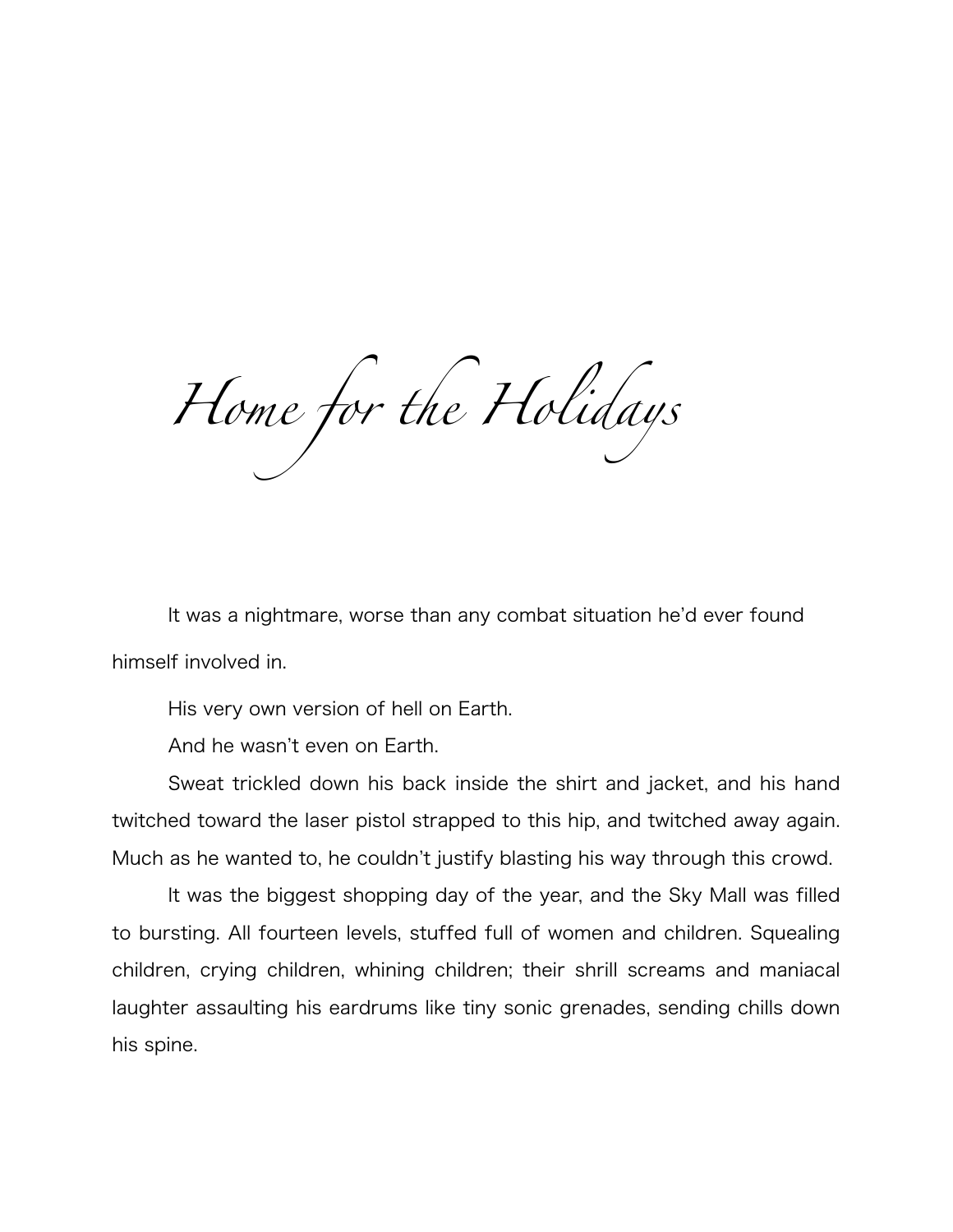And then there were the women: chattering, laughing, and giggling like hyenas. Their comm links chirped incessantly, and their gel soles squished when they walked.

Noise everywhere, people everywhere, and he couldn't shoot any of 'em.

Christ, he never woulda guessed he'd ever wish himself back into that box where he'd spent all his time recently, but it had been quiet in solitary confinement. Blessedly quiet.

Gritting his teeth, he plunged into the maelstrom of bodies and fought his way toward the lift tube, doing his best not to step on any children or get tangled in the strings of the tiny flying reindeer some of them towed.

He'd walked maybe twenty feet when one of the latter collided with his head. He swatted at it, and heard it yip in pain.

Christ Almighty, that thing's alive.

A foot and a half tall, with antlers and fur, and a red nose that blinked on and off, soaring through the air at the end of a string.

Alive. A Christmas novelty. What the hell would happen to it—to all of 'em; there must be a hundred tiny reindeer flying all over the mall̶once the holidays were over?

The kid attached to it took one look at Isaac's face and reeled the tiny animal in. "Sorry, mister."

He melted into the crowd with a nervous look over his shoulder, as if afraid Isaac might hurt either him or his creature. But at least he cradled it to his chest. At least he seemed to realize he was responsible for a living thing.

Isaac uncurled his fists and forced himself to take a deep breath, just as two Kedarii women passed by, their long capes flapping behind them. Kohlrimmed eyes lingered on his gun for a moment.

The one on his hip.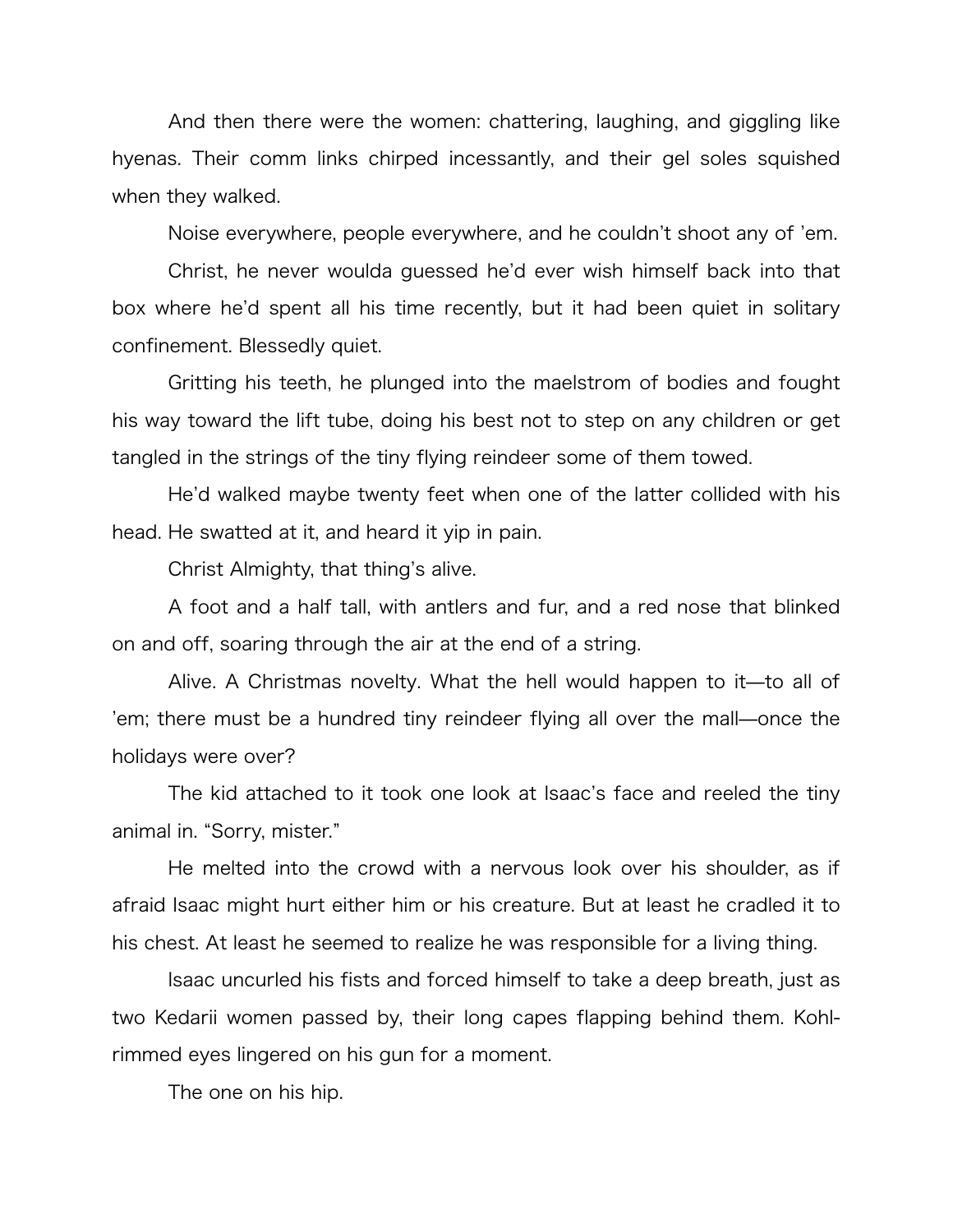For a second, his blood ran cold. His hand flexed toward the weapon, even though he knew he couldn't draw it. He'd be on the floor before it could clear the holster.

The women were warrior-caste, with the appropriate facial markings. Swirls across their foreheads and the tops of the high Kedarii cheekbones. They each carried a legal stunner he could see, and God knew how many other weapons he couldn't, tucked away on their bodies. And there were so many bronze bracelets jangling around their wrists he couldn't even count them.

One for each kill. Between them, they must have dispatched several dozen men.

They didn't seem to be after him, though, because they kept walking. He forced himself to do the same, in the opposite direction, even as his heart pounded. With every step he expected to hear the crackle of a stunner, and then blackness̶but it never came. When he turned at the lift tube to look over his shoulder, one of the women was looking back at him, above the heads of the crowd. She had masses of braids coiled on top of her head, and legs that just wouldn't quit, and when the rust red cape swirled aside for a moment, he saw the handle and a couple of blades of a shongo nestled at her back.

He ducked into the lift tube before she could pull it and throw. Although she probably wasn't going to, because he could see a flash of white teeth as the lift tube sucked him away.

Good teeth. Nice lips, too.

He fought his way off at level 11, into another crowd of women, children, and miniature reindeer. None of'em hit him this time. In fact,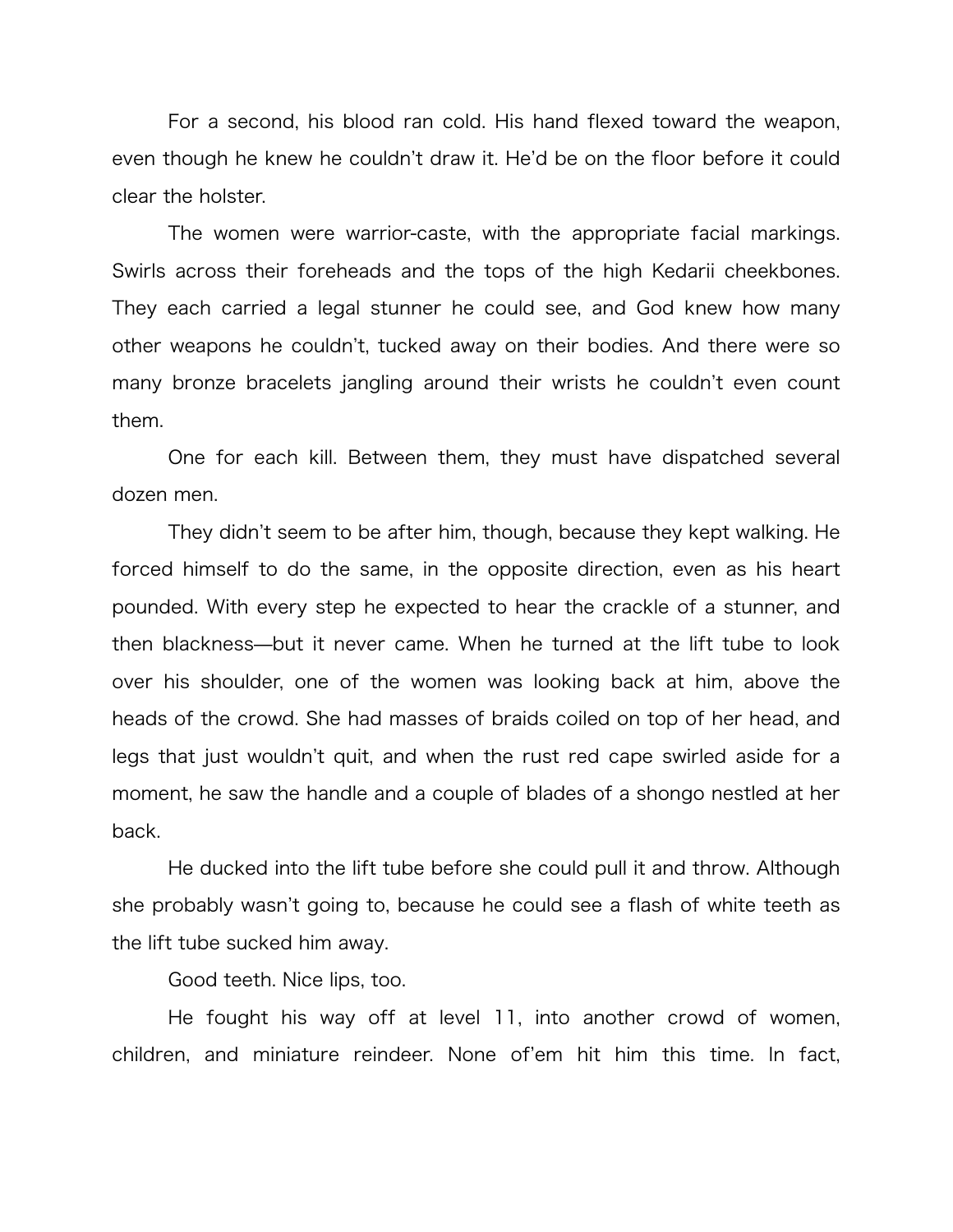everyone seemed to give him a wide berth, as if the tension rolling off him in waves created a sort of force field, keeping everyone at a distance.

The crowds thinned as he got closer to the doors of Thrusters, the Sky Mall bar, and then he was through, and back in his own environment again. Not a woman, child, or flying reindeer in sight.

The place was just as tightly packed as the mall itself. This was where the husbands and fathers congregated, waiting for their domestic partners and children to finish holiday shopping.

Not the kind of bar he was used to. Too clean. Too many nicely dressed people. It made his neck prickle. Give him the Down and Dirty on Sumatra or the Last Chance on Canton Station any day.

He scanned the dark room, squinting, and found what he was looking for in the back corner.

There were three of 'em: all white as the snow on Krai. A man about Isaac's age, with dark hair flopping over his forehead. A man a few years older, small and spare with fair hair and ruddy cheeks. And a kid, early twenties maybe, with soft, brown hair and a face that was just a shade away from too pretty.

All three looked up when he stopped beside the table. "One of you named Conlan?"

There was a pause while they looked at one another. He'd spoken Standard, assuming they'd understand it, but maybe they didn't.

Surprisingly, it was the pretty-boy who spoke up. "Who wants to know?" Isaac looked at him. At them all.

There was no telling which of them was the captain and which were the crew. They were all dressed in freighter grays, and neither looked anymore like the boss than the others. Other than the kid, who had to be too young.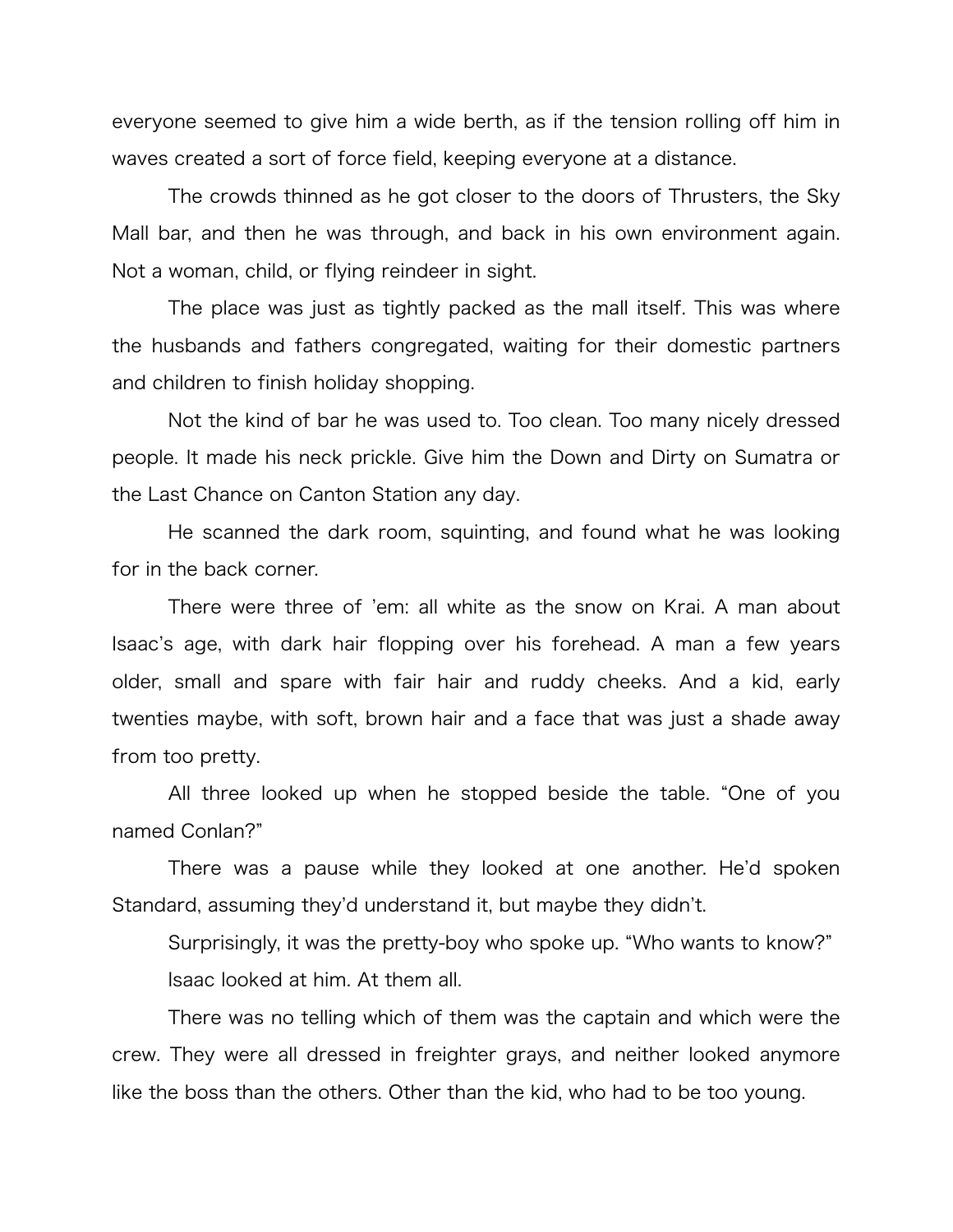"My name's Isaac Miller. I was told I could find Captain Conlan here."

There was another exchange of glances, then the kid spoke again. "Who told you that?"

"Dockmaster at the shipyards. Said the Good Fortune's breaking dock later today."

"We might be," the kid said, confirming that at least he'd found the right crew. "Why?"

"I'm looking for passage home."

"We run cargo," the man with the dark hair said. "And not the human kind."

Isaac turned to him. "I ain't looking to stow away. There's a price on my head, but not here. I'm a free man, and I can leave when I choose."

The man nodded. If the bounty bothered him, it didn't show. "Why don't you just book a berth on one of the passenger liners? It's the holiday season. There are shoppers coming and going every day this time of year."

Isaac hesitated. No sense in lying to someone you're asking help from. "No money."

There was a pause.

"Where's home for you?" the kid broke the silence, and Isaac turned to him.

"Old Earth. North American continent. But you can drop me anywhere on the planet. I'll find my way from there."

"You got family waiting for you?"

Isaac shook his head. "It's still home, though." Or the closest thing he had to one.

There was another pause.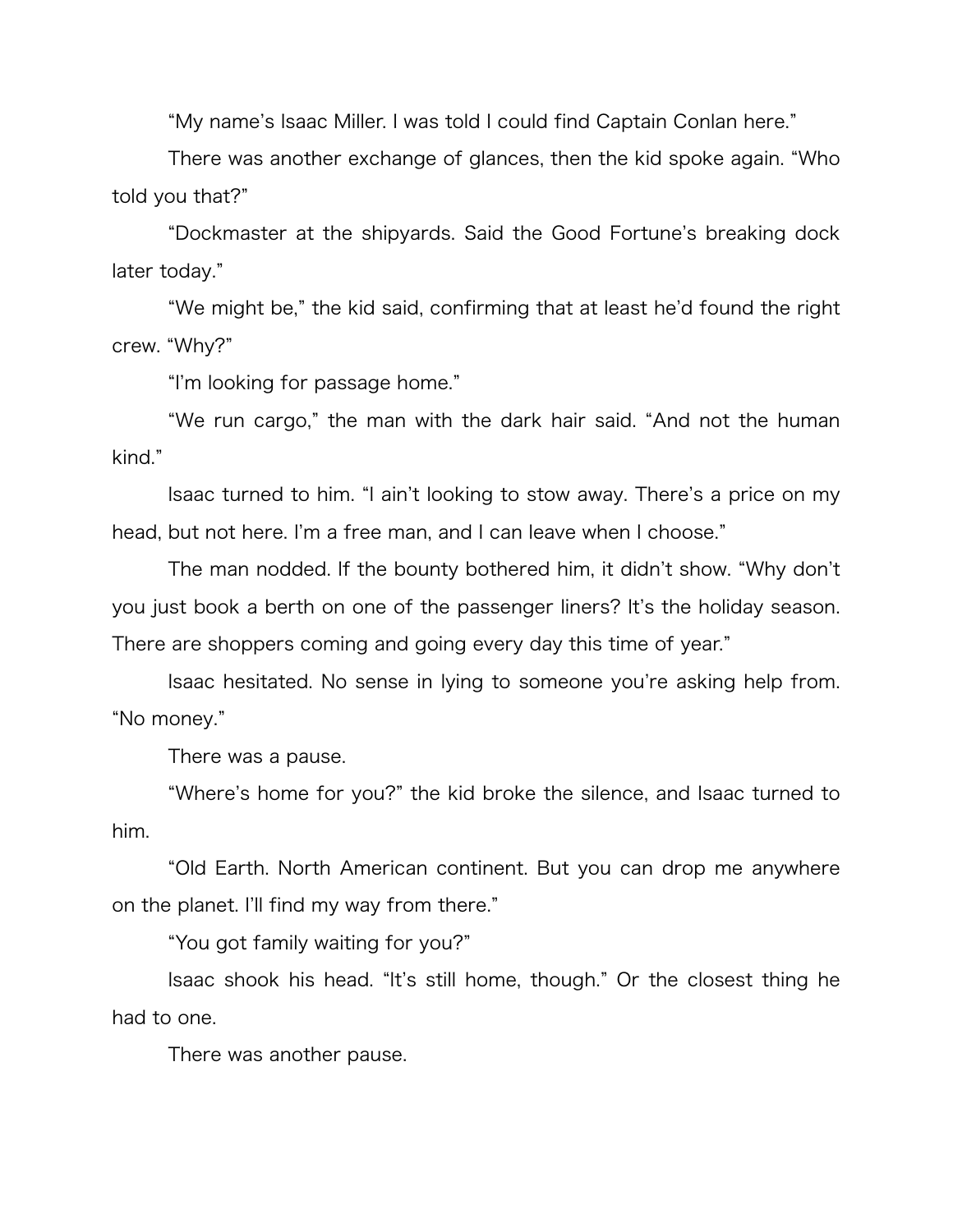"We ain't going that way," the dark-haired man said, leaning back on his chair. "We're on our way in the other direction. el-Kedar. After we stop off on Avaris for a bit."

"It can be rough out that way." Not on the pleasure-planet Avaris, or at least not in any way that mattered, but el-Kedar was no vacation spot. All those warrior-women.

"Tell me about it." A shadow crossed the man's face.

"I'm pretty good with a gun," Isaac offered.

A pair of gray eyes assessed him. "You offering to come along?"

Might as well. Didn't look like he was getting home for the holidays. Then again, with no home to get home to, did it matter? "Guess I am."

"We'll get back to Old Earth sometime in the next year," the kid offered. "You can decide whether you want to stay or go then."

Isaac nodded.

"Grab a chair." The dark-haired man̶Captain Conlan?̶nodded to the silent one, who pulled a stool over from the next table. He stuck out a hand. "Welcome to my crew, Mr. Miller."

"Glad to be here," Isaac said and sat down.

# # #